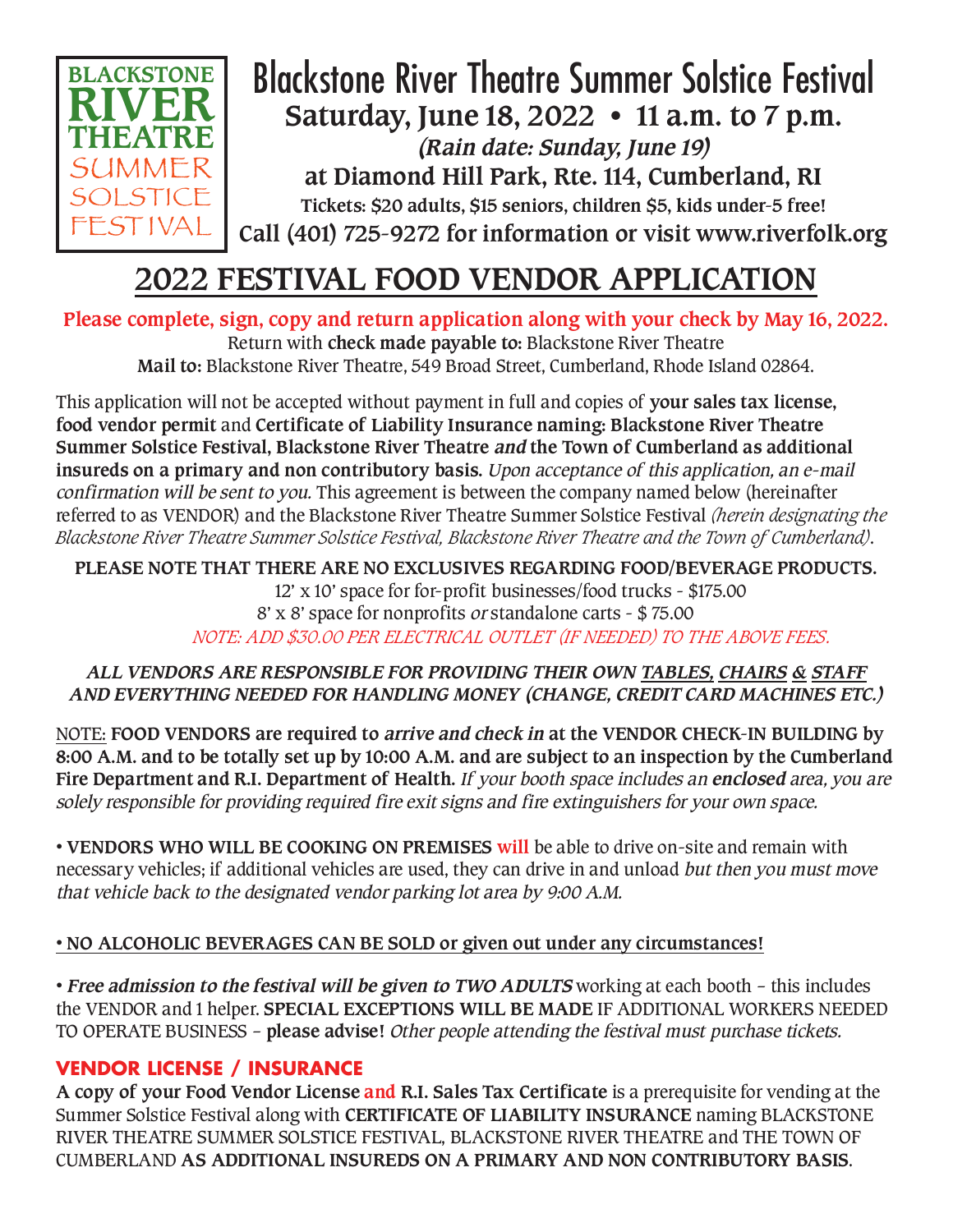#### **2022 BLACKSTONE RIVER THEATRE SUMMER SOLSTICE FESTIVAL FOOD VENDOR INFORMATION**

| Type of |                                                                                              |  |
|---------|----------------------------------------------------------------------------------------------|--|
|         |                                                                                              |  |
|         | INSPECTION: All food vendors are subject to a fire inspection by the Town of Cumberland Fire |  |

**Department.** Vendors must have a general fire extinguisher (20 lb is best; minimum 10 lb.) or you will not be able to serve food at the festival!

**ELECTRICAL NEEDS:** Please let us know if your food vending operation is totally self-contained in a vehicle or as a standalone cart. If you DO need to have access to electricity (ONLY ONE PLUG IN PER OUTLET) **please list your needs below in detail.** The Festival will NOT provide any supply lights, lamps or extension cords etc. **ADD \$30.00 PER ELECTRICAL OUTLET TO YOUR RENTAL FEE.**

\_\_\_\_\_\_\_\_\_\_\_\_\_\_\_\_\_\_\_\_\_\_\_\_\_\_\_\_\_\_\_\_\_\_\_\_\_\_\_\_\_\_\_\_\_\_\_\_\_\_\_\_\_\_\_\_\_\_\_\_\_\_\_\_\_\_\_\_\_\_\_\_\_\_\_\_\_\_\_\_\_\_\_\_\_\_\_\_\_\_

\_\_\_\_\_\_\_\_\_\_\_\_\_\_\_\_\_\_\_\_\_\_\_\_\_\_\_\_\_\_\_\_\_\_\_\_\_\_\_\_\_\_\_\_\_\_\_\_\_\_\_\_\_\_\_\_\_\_\_\_\_\_\_\_\_\_\_\_\_\_\_\_\_\_\_\_\_\_\_\_\_\_\_\_\_\_\_\_\_\_

#### **SUNDAY RAIN DATE:** Are you able to attend and serve food Sunday, June 19, IF RAIN DATE IS MADE

NECESSARY BECAUSE OF Saturday, June 18 rain postponement? YES NO

#### **1. Premises**

Blackstone River Theatre and the Town of Cumberland do hereby lease and VENDOR does hereby rent from Blackstone River Theatre and Town of Cumberland, an AREA on the festival grounds (the Booth) designated by Blackstone River Theatre for the sale by VENDOR of its goods. The area assigned to VENDOR will be at the sole discretion of Blackstone River Theatre. VENDOR agrees to construct and maintain all displays within the perimeters of the 12' x 10' or 20' x 10' Booth space (if requested).

#### **2. Term**

The term of this lease shall be one day, commencing at 9:00 AM on June 18, 2022, and ending at the Festival's closing, 6:00 PM on June 18, 2022. **In the event of rain cancellation for June 18, 2022 (which will be determined by 5 PM on Friday, June 17),** the term of this lease shall be one day, commencing at 9:00 AM on June 19, 2022, and ending at the Festival's closing, 6:00 PM on June 19, 2022. VENDOR understands that this Agreement is for the term stated herein and that this Agreement imposes no obligation or liability on Blackstone River Theatre with respect to booth space rental in subsequent years. VENDOR understands that this is an outside event and that rental fee is non-refundable even in the event of rain both days. **If FESTIVAL is cancelled on June 18, 2022, it will run on June 19, 2022, rain or shine.** 

#### **3. Use of Booth**

VENDOR agrees that it will sell only those food items that have been approved in advance by Blackstone River Theatre Summer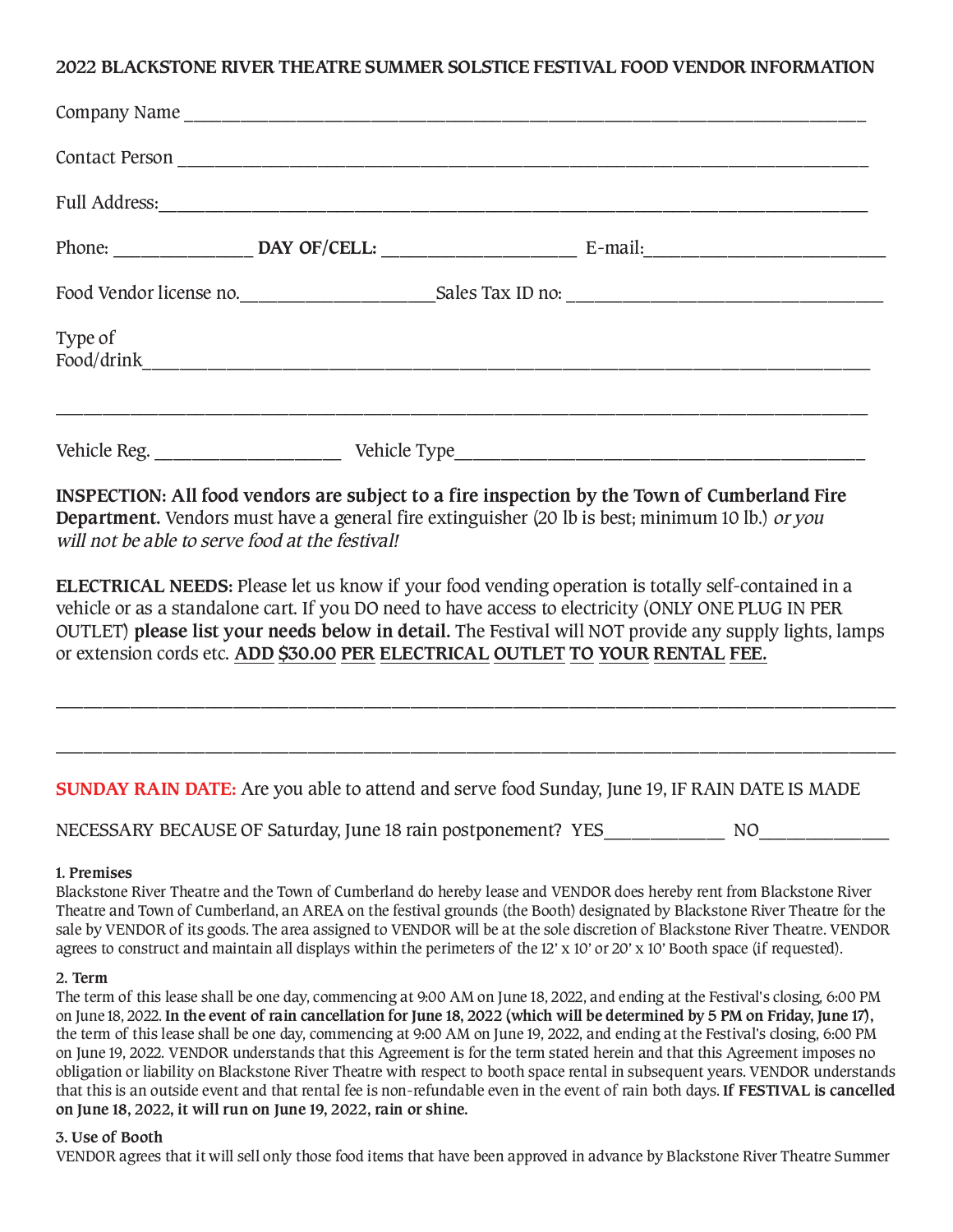Solstice Festival. VENDOR understands and agrees that Blackstone River Theatre Summer Solstice Festival, in its sole discretion, may refuse at any time to allow VENDOR to display and/or sell any food that for any rational reason it deems inappropriate. Blackstone River Theatre Summer Solstice Festival will not be responsible for any financial loss incurred by VENDOR if any food(s) that were not approved in advance must be removed from the Vendor's Booth as deemed inappropriate.

VENDOR further agrees that it will not use or permit the Booth to be used for any illegal, disorderly or improper purpose in violation of any rules or regulations of Blackstone River Theatre Summer Solstice Festival and the Town of Cumberland. VENDOR agrees to ensure that all structures will be constructed in a safe and secure manner. Blackstone River Theatre Summer Solstice Festival reserves the right to remove any unsafe displays at any time. Vendor agrees to keep the BOOTH neat, clean and free of debris at all times during the festival. **ALL VENDORS ARE RESPONSIBLE FOR TAKING AWAY ANY TRASH GENERATED BY THEIR BOOTH AT CONCLUSION OF FESTIVAL!!!**

#### **4. Licenses and Permits For Food Vendors**

VENDOR shall obtain all licenses and permits required by any governmental authority in connection with the sale of VENDOR's goods or other goods at Blackstone River Theatre Summer Solstice Festival. Because food is being served, **VENDOR agrees that it will secure the necessary food permits as required by the Rhode Island Board of Health Dept.** VENDOR further agrees that it will secure the necessary fire extinguishers as required by the Cumberland Fire Department if booth set-up dictates.

#### **5. Hours of Operation**

VENDOR understands and agrees that the Booth must be set up and ready for operation by no later than 10:00 AM on June 18, 2022, (or no later than 10:00 AM on June 19, 2022, should a rain date be necessary.) **VENDOR's booth must be open at all times** during the operational hours of the Festival, 11:00 AM to 6:00 PM.

#### **6. Removal of Goods**

VENDOR shall **remove its goods and all of its property from the festival grounds within 60 MINUTES of the official closing** of Blackstone River Theatre Summer Solstice Festival. Any goods and property not removed by the VENDOR by that time shall be considered abandoned and the Blackstone River Theatre Summer Solstice Festival may dispose of said goods and property in any manner it deems fit. VENDOR shall leave the area in the condition in which the area was received by VENDOR prior to the festival, and VENDOR shall be responsible for the removal from area site and the disposal of all boxes, signs, trash, displays or any other items used by the VENDOR in the area during the course of said BRT Summer Solstice Festival.

#### **7. Indemnification and Liability Insurance**

The VENDOR understands that the festival grounds are the property of The Town of Cumberland. To the fullest extent permitted by law, VENDOR agrees to indemnify and hold harmless the Blackstone River Theatre Summer Solstice Festival *(herein including Blackstone River Theatre Summer Solstice Festival, Blackstone River Theatre and the Town of Cumberland, the Blackstone River Theatre Board of Directors, Officers and Agents)* against and from any and all claims, actions, causes of action, damages, costs and expenses, including reasonable attorney fees, arising from or relating in any way to the conduct or management of VENDOR's business on the festival grounds, **including the use by VENDOR of any vehicles on the festival grounds.** Even if caused in part by the parties indemnified herein, it is further understood and agreed that the Blackstone River Theatre Summer Solstice Festival, Blackstone River Theatre and the Town of Cumberland, the Blackstone River Theatre Board of Directors, Officers and Agents shall not be liable for any damage whatsoever to person or property sustained by the VENDOR, its Employees, Agents or Customers. The VENDOR hereby waives all claims, actions, causes of actions, damages, cost and expense which VENDOR, its Employees, Agents, Customers may have against Blackstone River Theatre Summer Solstice Festival, Blackstone River Theatre and the Town of Cumberland, the Blackstone River Theatre Board of Directors, Officers and Agents for any damage whatsoever to any person or property sustained by VENDOR, its Employees, Agents, or Customers.

#### **NOTE: EACH VENDOR MUST ALSO SIGN A COPY OF THE FORM DWC11-IC WHEN CHECKING IN WHICH STATES THAT VENDOR IS AN INDEPENDENT CONTRACTOR AND NOT AN EMPLOYEE OF THE BLACKSTONE RIVER THEATRE SUMMER SOLSTICE FESTIVAL, BLACKSTONE RIVER THEATRE, OR THE TOWN OF CUMBERLAND.**

#### **8. Inspection**

Blackstone River Theatre Summer Solstice Festival shall have the right to inspect the Booth and VENDOR's goods at any time.

#### **9. Default**

In the event VENDOR shall not comply with any of the terms and conditions of this Agreement, including those so noted above, the Blackstone River Theatre Summer Solstice Festival may terminate this Agreement immediately, in which case the Blackstone River Theatre Summer Solstice Festival shall have no further liability or obligation to the VENDOR. The Blackstone River Theatre Summer Solstice Festival's right under this paragraph 9 shall include, but not be limited to, the right to expel VENDOR from the Festival grounds.

#### **10. SALES TAX**

**VENDOR agrees to comply with Rhode Island law which requires every person making sales at retail in Rhode Island to be registered with the State of Rhode Island Division of Taxation. SEND US A COPY OF YOUR CERTIFICATE PLEASE!**